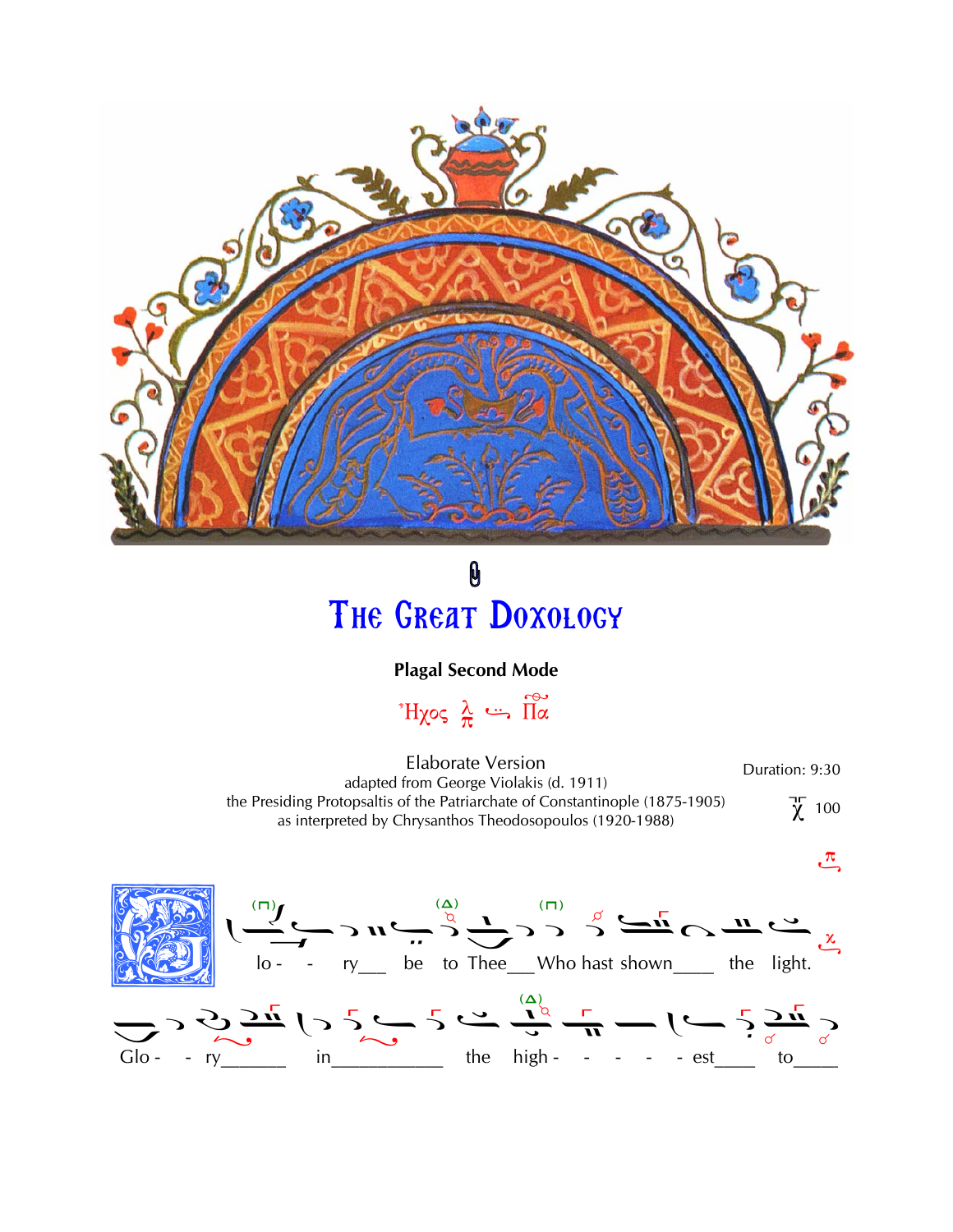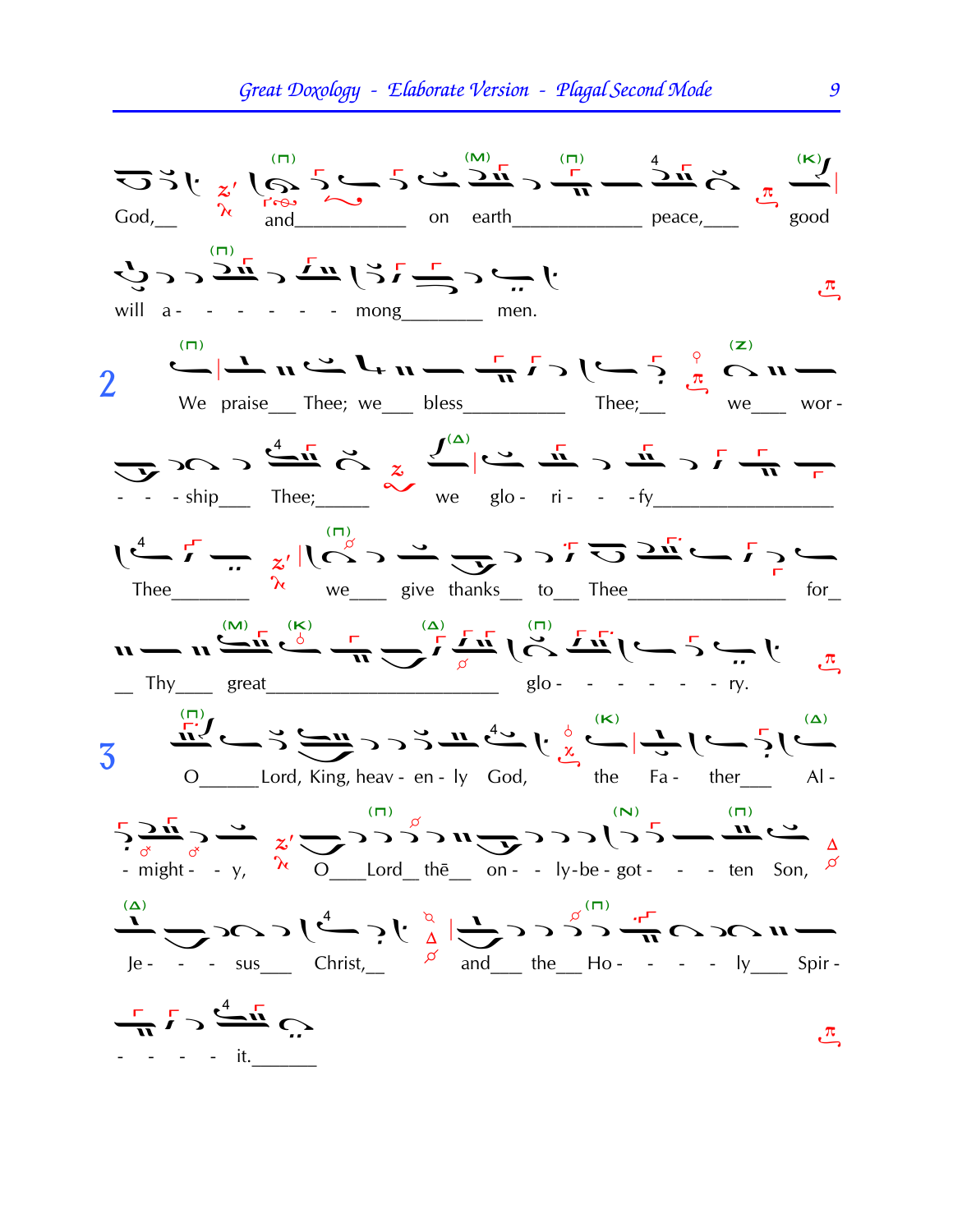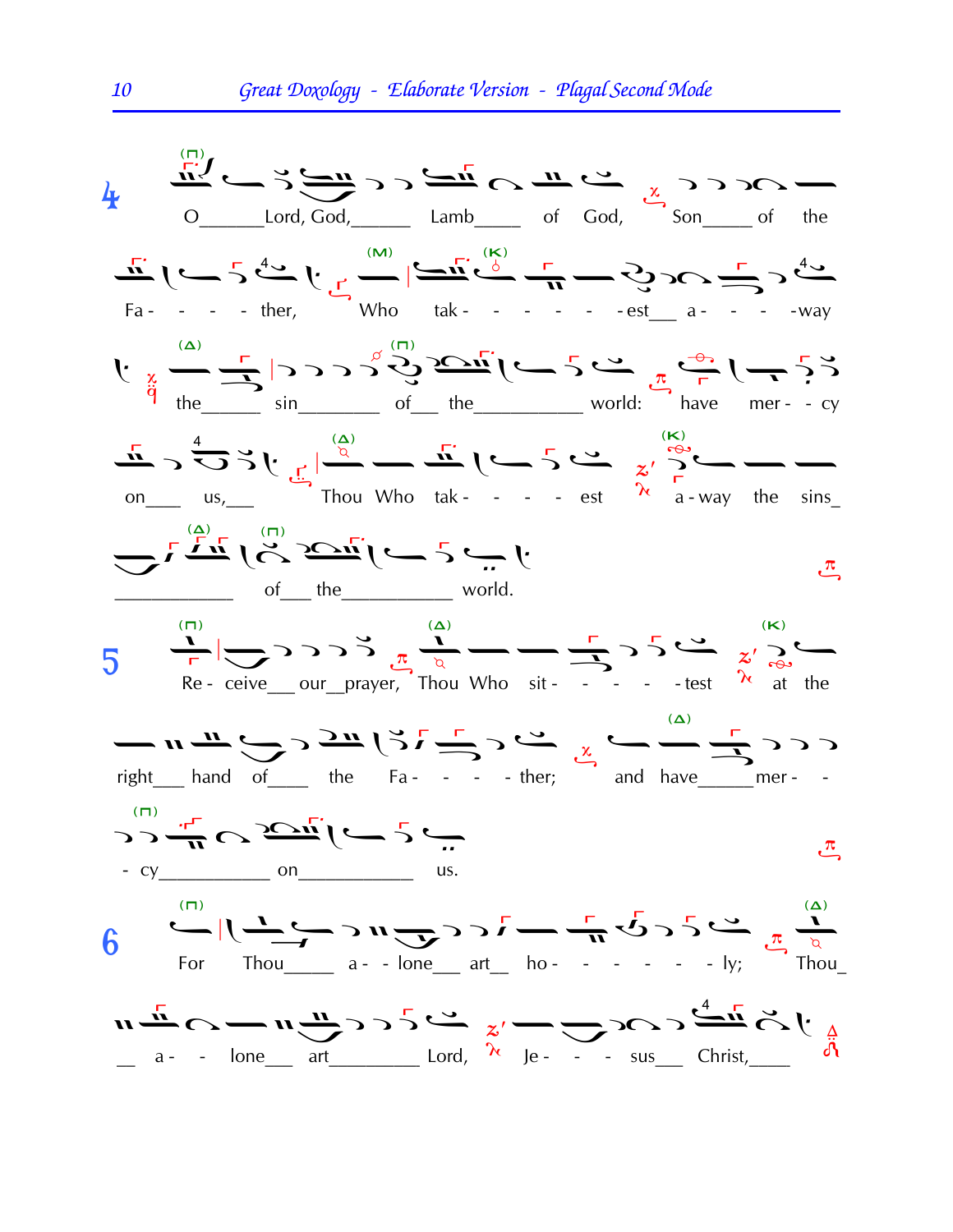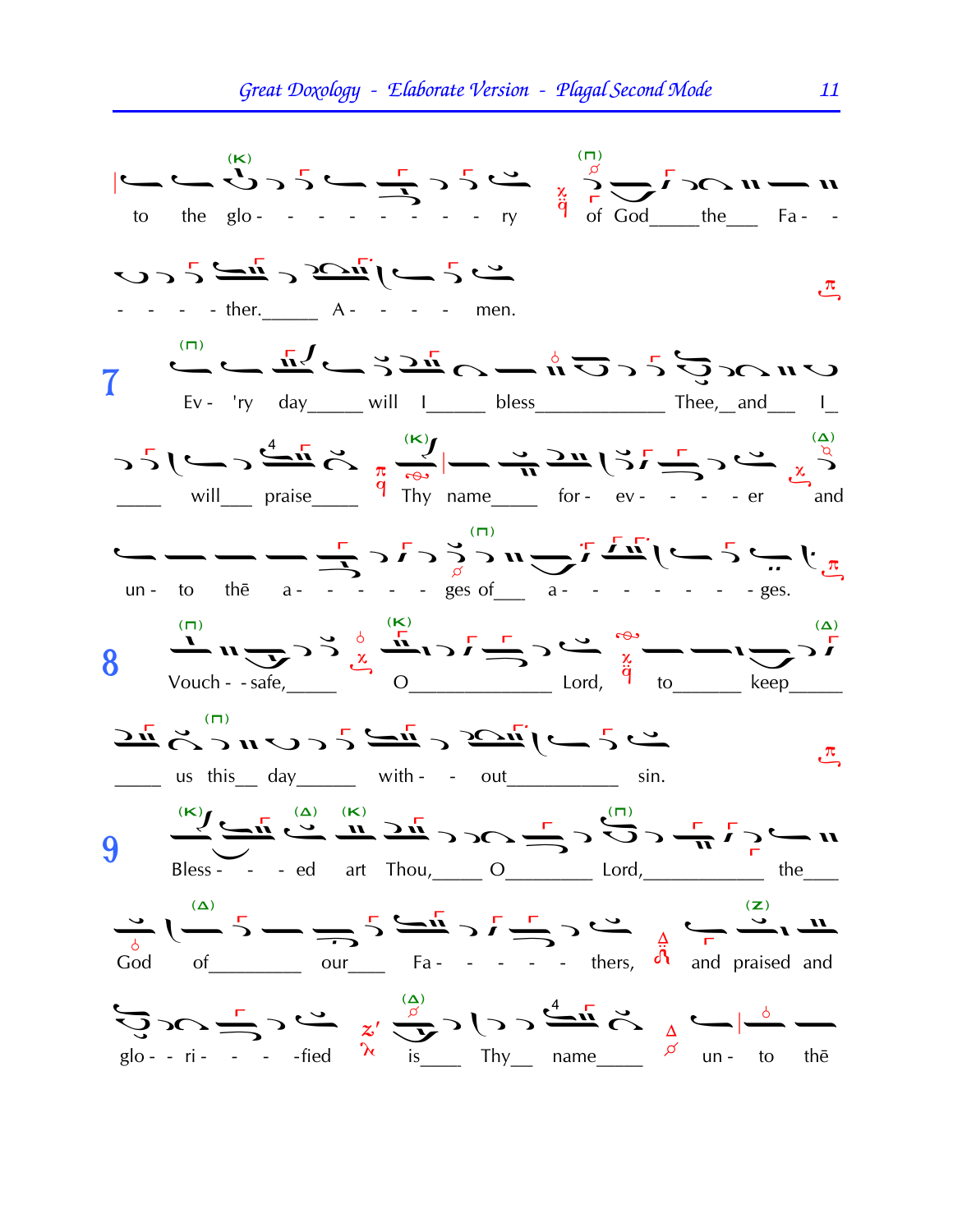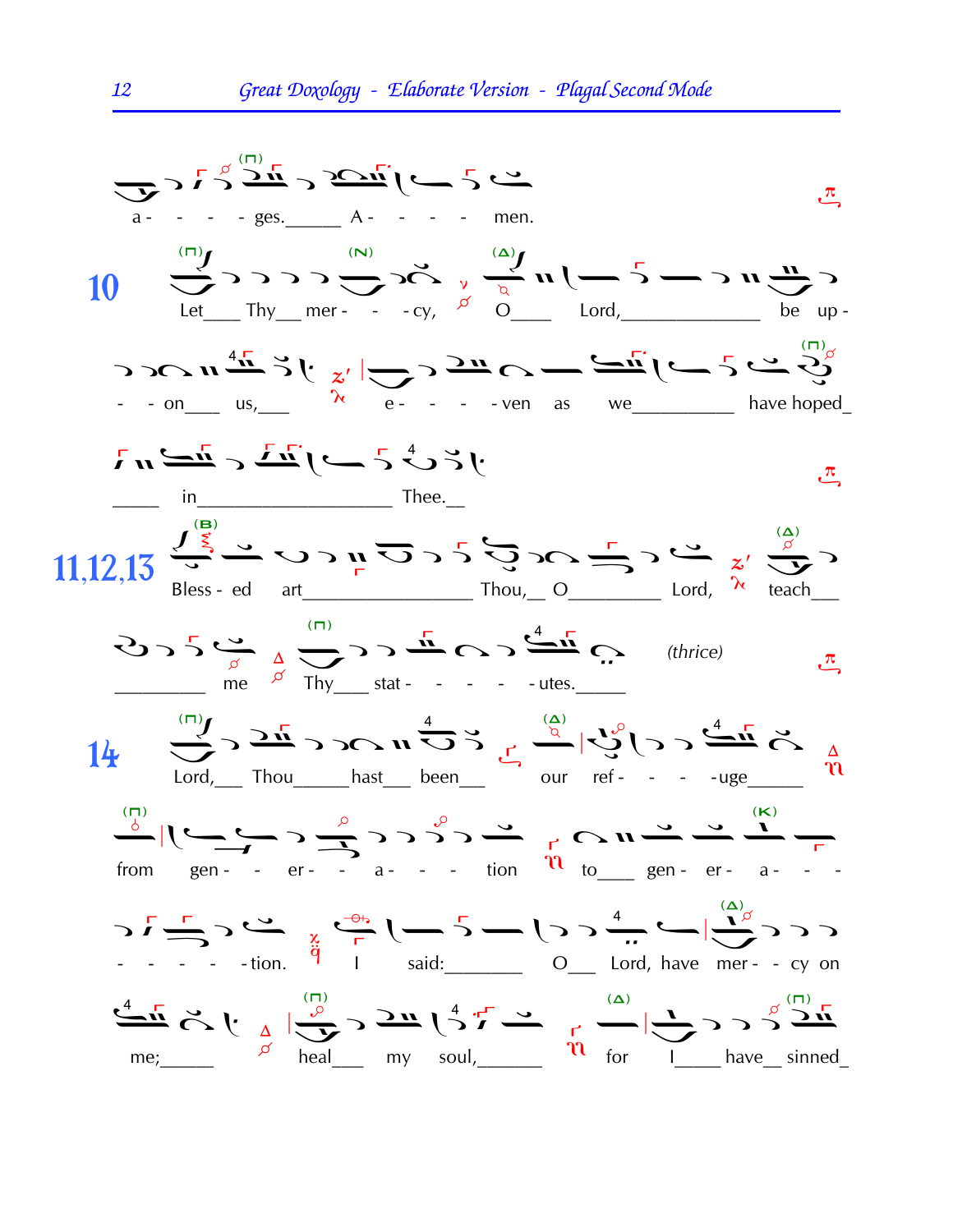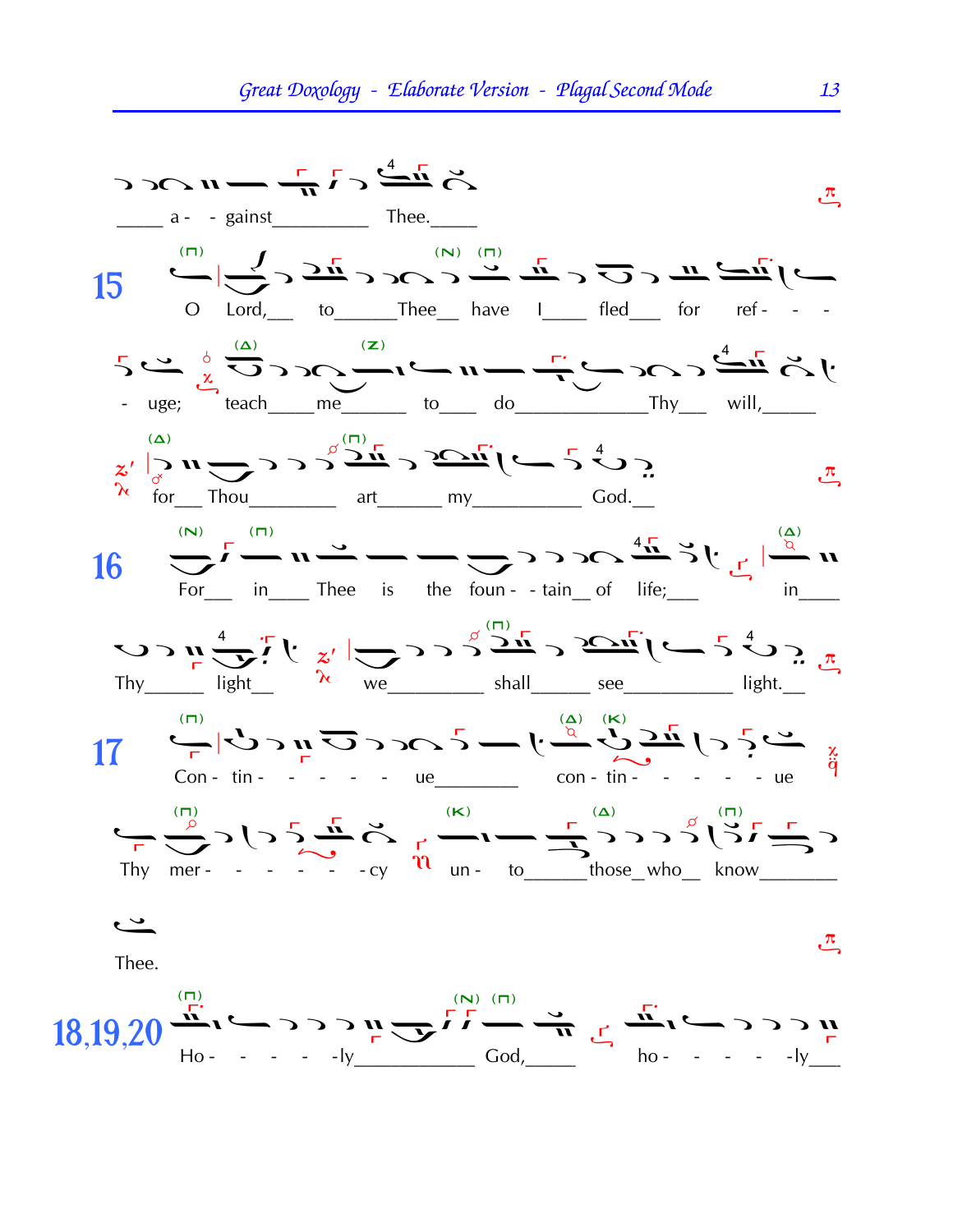

## Asmatikon: